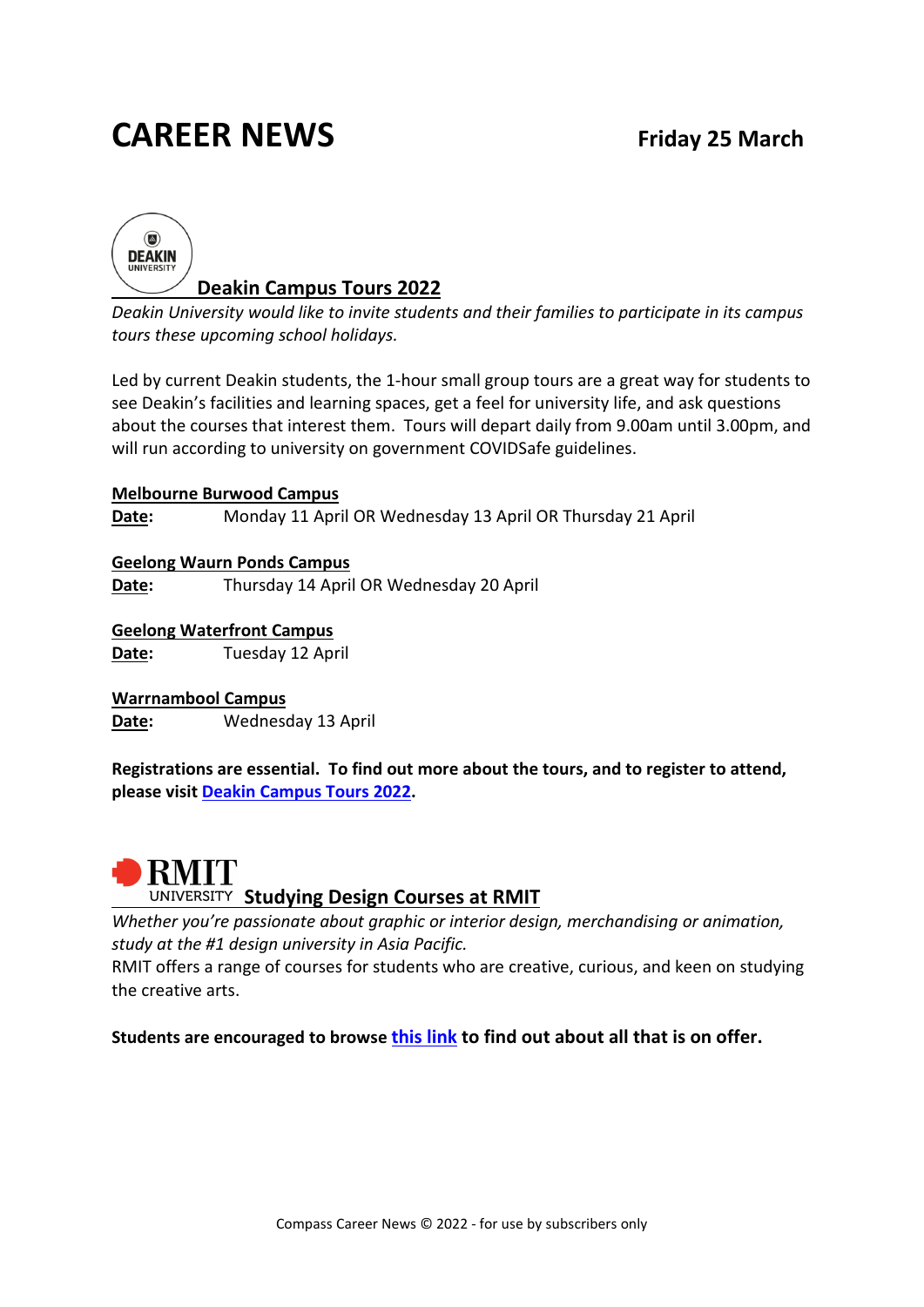

#### **CREATIVE INDUSTRIES News from JMC Academy**

#### *New* **Acting (Performance) Courses**

We are excited to officially announce our *new* Bachelor of Creative Arts (Acting) and Diploma of Creative Arts (Acting) courses which have commenced in February 2022.

New and emerging trends in technologies and theatre, screen and other media are creating diverse ways for consumers to engage with the arts and performance. These new trends are driving an increased demand for contemporary and entrepreneurial actors.

JMC's Acting Courses are designed to produce commercial, working actors, ready to jump into a multitude of performance careers.

**Find out more by browsing [Diploma of Creative Arts \(Acting\)](http://www.jmcacademy.edu.au/our-courses/acting/diploma-of-creative-arts-acting/) and [Bachelor of Creative Arts](http://www.jmcacademy.edu.au/our-courses/acting/bachelor-of-creative-arts-acting/)  [\(Acting\).](http://www.jmcacademy.edu.au/our-courses/acting/bachelor-of-creative-arts-acting/)** 

#### *New* **Music Production Specialisation**

Students can now elect *Music Production* as their specialisation in Bachelor and Diploma of Music courses. This specialisation covers *essential writing and production techniques across varying styles, instrumentation, and projects*. The Music Production course will equip students in creating their own creative compositions in the studio - whether it be pop production, EDM tracks, atmospheric instrumental music or detailed productions for games, advertising, or Film and TV projects.

**Find out more at [Music Production.](https://www.jmcacademy.edu.au/our-courses/music-production/bachelor-of-music-with-specialisation-in-music-production/)**



#### **News from Monash University**

#### **Monash Explorer**

*Discover life at Monash University anytime, anywhere. Select how you would like to explore.*  Students are encouraged to have a look at the [Monash Explorer](https://explorer.monash.edu/) web page where students have the option of looking at **areas of study** and which campuses offer the courses, or **campuses** and what courses are offered there.

#### **Primary Teaching**

*Do you dream of making a difference? Do you love awakening young minds? Primary teaching could be the job for you.* At degree at Monash will equip students with the skills and techniques to harness young student's natural curiosity and to engage their young minds in learning for life.

Monash has structured its degrees to allow teachers to focus on their chosen specialisation, while gaining qualifications to teach in more than one age group. So, with five ways to get qualified in primary teaching, the [Bachelor of Education \(Honours\)](https://www.monash.edu/education/future-students/primary-education) can also qualify students to teach at a secondary level, early childhood, or health and PE.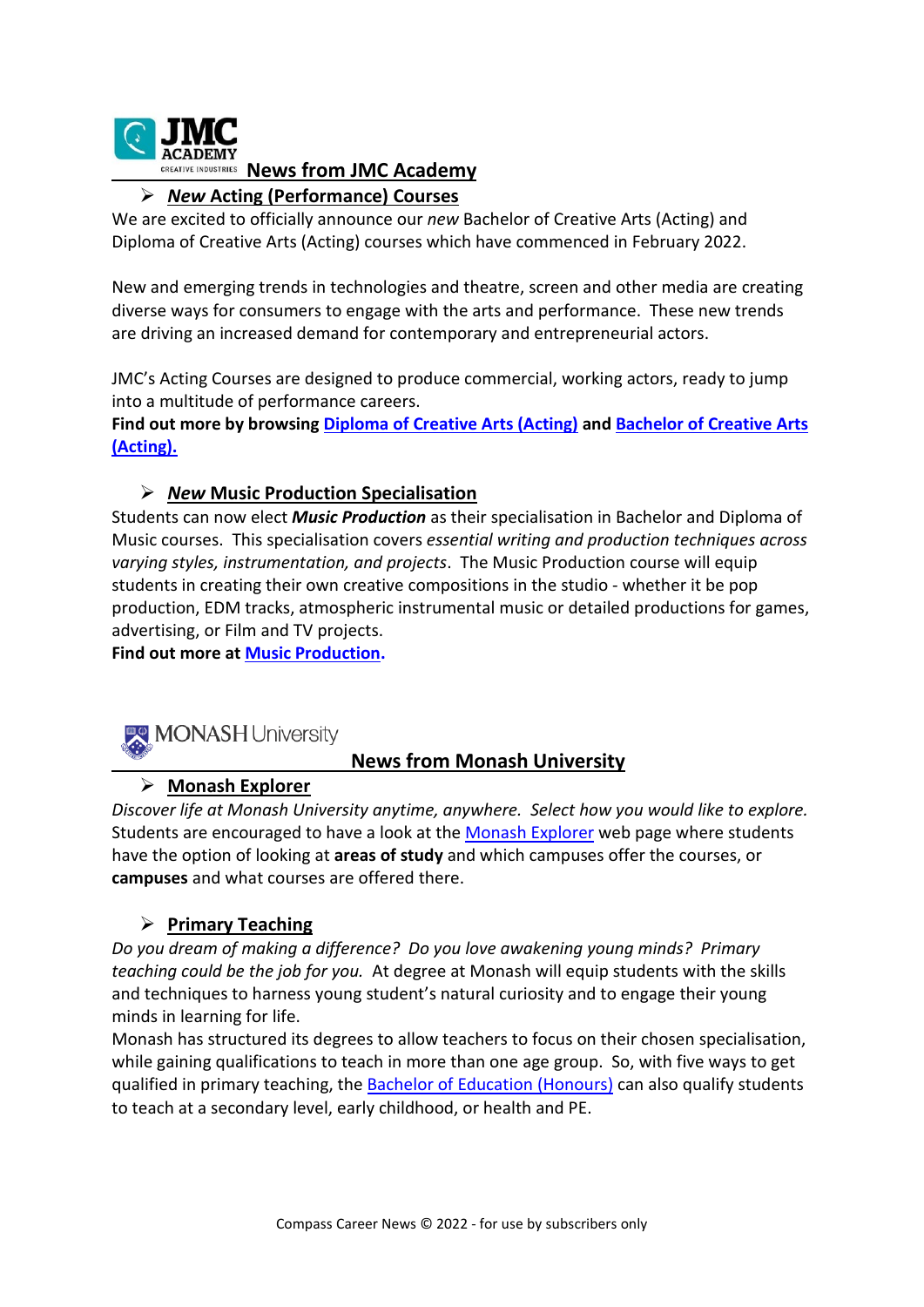#### **VICTORIA** *SCHOOL OF*<br>THOUGHT。 News from Victoria University **UNIVERSITY**

### *New* **Bachelor of Data Science**

The *Bachelor of Data Science* has been designed for students with an interest in *statistics, data analysis, machine learning* and *software development*. The course has an industryfocused curriculum with a focus in practical expertise.

With market information and technology evolving at great speed, skilled professionals are needed to transform data into actionable insights for business. The Bachelor of Data Science is designed to meet this demand and give students the tools to analyse trends for business success, and launch a career perfectly aligned to industry needs.

Students will gain targeted expertise in:

- mathematics and statistics
- exploratory data analysis
- machine learning
- regression
- classification
- clustering techniques
- text analytics
- image and speech processing.

The VCE entry requirements are the completion of the VCE or equivalent, Units 3 and 4: a study score of at least 25 in English (EAL) or 20 in any other English, plus a study score of at least 20 in Mathematics (any).

**Find out more about this course a[t Bachelor of Data Science.](https://www.vu.edu.au/courses/bachelor-of-data-science-nbds)**

#### *Free* **TAFE course Pathway into the Bachelor of Business**

VU Polytechnic's [Diploma of Accounting](https://www.vu.edu.au/courses/diploma-of-accounting-fns50217) provides students with the training and knowledge necessary for a range of accounting careers. It is delivered by expert staff and aligned with the skills and jobs that are in demand from Victorian employers. This 6-month course is not only *free* but, on completion, guarantees entry into the [Bachelor of Business](https://www.vu.edu.au/courses/bachelor-of-business-bbns) with credit.



#### **Australian Apprenticeships and Traineeships Information Service**

The *Australian Apprenticeships and Traineeships Information Service (AATIS)* offers pathways information to students, job hunters, career advisers and employers. The website, app and resources are used by schools, parents, friends, and supporters providing career planning and direction. AATIS is free to use and is funded by the Australian Government Department of Education, Skills and Employment.

The Australian Apprenticeships Pathways website - [AAPathways](https://www.aapathways.com.au/) - is a hub providing indepth information about Australian apprenticeships and traineeships, including over 2,000 sample job and training descriptions, steps on how to find an apprenticeship, industry-based job pathways charts and practice literacy and numeracy quizzes.

**Students are encouraged to browse both the AAPathways website, as well as the [AATIS](https://career-expo.goodmediahosting.com/australian-apprenticeships-and-traineeships-information-service) website.**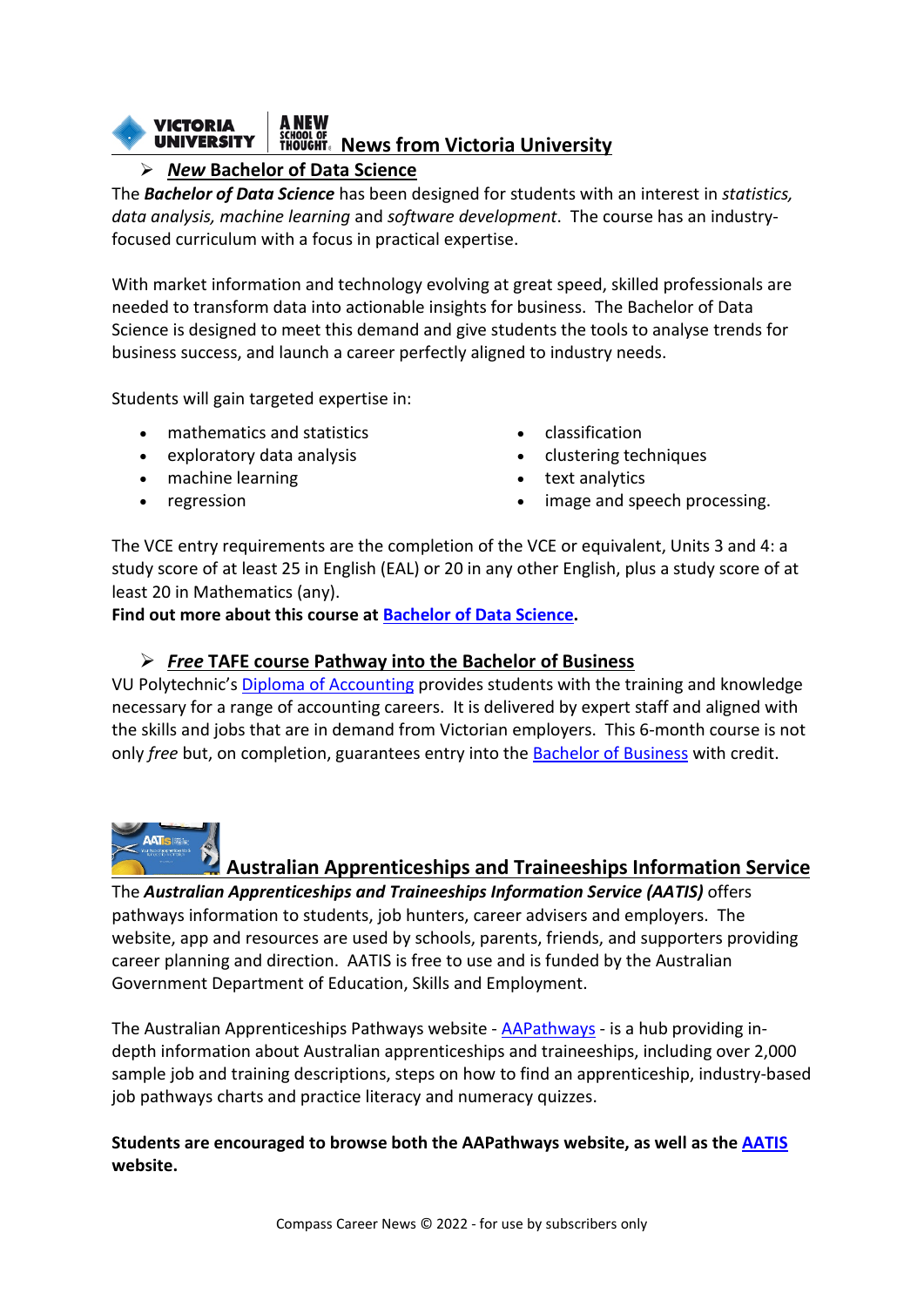

## **Animals, Conservation, Wildlife & Zoology Degrees in Victoria in 2022**

A number of universities in Victoria offer a range of courses in *animal science, marine biology, veterinary nursing, conservation studies,* and *wildlife & zoology*.

| nursing, conservation studies, and wildlife & zoology. |                         |                                                                                                 |                                                                                                                                                   |  |
|--------------------------------------------------------|-------------------------|-------------------------------------------------------------------------------------------------|---------------------------------------------------------------------------------------------------------------------------------------------------|--|
| <b>INSTITUTION</b>                                     | <b>COURSE NAME</b>      | <b>VCE PREREQ'S</b>                                                                             | <b>MAJOR STUDIES IN 2022</b>                                                                                                                      |  |
| <b>DEAKIN</b>                                          | Environmental           | Units 3 and 4: a study score of at least 25 in                                                  | Biology, Bushfire management, Catchment management, Coastal and                                                                                   |  |
| <b>UNIVERSITY</b>                                      | <b>Science</b>          | English (EAL) or at least 20 in English other                                                   | marine management, Conservation biology/ecology, Ecological studies,                                                                              |  |
|                                                        | (Environmental          | than EAL.                                                                                       | Ecology, Ecosystem management, Ecotourism, Environmental health,<br>Environmental impact assessment, Environmental management,                    |  |
| ATAR: 61.55                                            |                         |                                                                                                 | Environmental policy and planning, Environmental project management,                                                                              |  |
| (Melbourne)                                            | Management              |                                                                                                 | Environmental protection, Environmental science, Environmental social                                                                             |  |
|                                                        | and                     |                                                                                                 | science, Indigenous engagement, Land management, Natural resources                                                                                |  |
|                                                        | Sustainability)         |                                                                                                 | management, Nature conservation, Parks and reserve management, Plant                                                                              |  |
|                                                        |                         |                                                                                                 | and animal biology, Pollution control, Professional practice, Research                                                                            |  |
|                                                        |                         |                                                                                                 | methods, Resource efficiency, Science, Sustainability, Waste management,<br>Water resources management, Wildlife management.                      |  |
| <b>ATAR: 52.15</b>                                     | Environmental           | Units 3 and 4: a study score of at least 25 in                                                  | Animal and plant biology, Aquaculture, Aquatic resource management,                                                                               |  |
| (Warrnambool)                                          |                         | English (EAL) or at least 20 in English other                                                   | Aquatic science, Biology, Ecological studies, Ecology (sustainability),                                                                           |  |
|                                                        | <b>Science</b>          | than EAL.                                                                                       | Ecosystem management, Environmental science, Fisheries, Freshwater                                                                                |  |
|                                                        | (Marine                 |                                                                                                 | biology, Freshwater ecology, Geographic information systems, Land and                                                                             |  |
|                                                        | Biology)                |                                                                                                 | water management, Marine and coastal management, Marine biology,<br>Marine ecology, Marine environment, Natural resource management,              |  |
|                                                        |                         |                                                                                                 | Professional practice, Science, Water quality management.                                                                                         |  |
| ATAR: 66.70                                            | <b>Marine</b>           | Units 3 and 4: a study score of at least 25 in                                                  | Biology, Chemistry, Fisheries and aquaculture, Marine biology and ecology,                                                                        |  |
| (Geelong)                                              |                         | English (EAL) or at least 20 in English other                                                   | Modelling, Ocean and coastal processes, Physics, Science quantitation.                                                                            |  |
|                                                        | <b>Science</b>          | than EAL.                                                                                       |                                                                                                                                                   |  |
|                                                        | Environmental           | Units 3 and 4: a study score of at least 25 in<br>English (EAL) or at least 20 in English other | Agricultural environmental and related studies, Animal and plant biology,<br>Animal husbandry, Biology, Botany, Bushfire management, Conservation |  |
| ATAR: 75.10                                            | <b>Science</b>          | than EAL.                                                                                       | biology/ecology, Ecological studies, Ecosystem management,                                                                                        |  |
| (Melbourne)                                            | (Wildlife and           |                                                                                                 | Environmental science, Land and water management, Landscape ecology,                                                                              |  |
|                                                        | Conservation            |                                                                                                 | Natural resource management, Park and wilderness management, Plant                                                                                |  |
|                                                        | <b>Biology</b> )        |                                                                                                 | ecology, Science, Vegetation and wildlife management, Wildlife                                                                                    |  |
|                                                        |                         | Units 3 and 4: a study score of at least 25 in                                                  | conservation and ecology, Wildlife management, Zoology.<br>Animal behaviour, Animal biochemistry, Animal biology, Animal                          |  |
| ATAR: 66.25                                            | Zoology and             | English (EAL) or at least 20 in English other                                                   | communication, Animal diversity, Animal navigation, Animal welfare,                                                                               |  |
| (Geelong)                                              | <b>Animal Science</b>   | than EAL.                                                                                       | Animals and climate change, Conservation genetics, Disease ecology,                                                                               |  |
|                                                        |                         |                                                                                                 | Ecology, Ecophysiology, Evolutionary biology, Genetics, Marine biology,                                                                           |  |
|                                                        |                         |                                                                                                 | Ornithology, Physiology, Science, Sensory ecology and neurobiology,                                                                               |  |
|                                                        |                         |                                                                                                 | Wildlife disease, Wildlife ecology and conservation, Wildlife management,<br>Zoology.                                                             |  |
| <b>FEDERATION</b>                                      | Environmental           | Units 3 and 4: a study score of at least 20 in                                                  | <b>Environmental and Conservation Science.</b>                                                                                                    |  |
|                                                        |                         | any Mathematics or at least 20 in any Science;                                                  |                                                                                                                                                   |  |
| <b>UNIVERSITY</b>                                      | and                     | Units 3 and 4: a study score of at least 20 in                                                  |                                                                                                                                                   |  |
| <b>ATAR: 54.20</b>                                     | Conservation            | any English.                                                                                    |                                                                                                                                                   |  |
| (Berwick)                                              | <b>Science</b>          |                                                                                                 |                                                                                                                                                   |  |
|                                                        | <b>Veterinary and</b>   | Units 3 and 4: a study score of at least 20 in                                                  | Veterinary and Wildlife Science.                                                                                                                  |  |
|                                                        | <b>Wildlife Science</b> | any English; Units 3 and 4: a study score of at<br>least 20 in one of any Mathematics or any    |                                                                                                                                                   |  |
| ATAR: 41.75                                            |                         | Science.                                                                                        |                                                                                                                                                   |  |
| (Berwick)                                              |                         |                                                                                                 |                                                                                                                                                   |  |
| <b>LA TROBE</b>                                        | <b>Animal and</b>       | Units 3 and 4: a study score of at least 25 in<br>English (EAL) or at least 20 in English other | Animal and Veterinary Biosciences.                                                                                                                |  |
| <b>UNIVERSITY</b>                                      | <b>Veterinary</b>       | than EAL.                                                                                       |                                                                                                                                                   |  |
| ATAR: 60.75                                            | <b>Biosciences</b>      |                                                                                                 |                                                                                                                                                   |  |
| (Melbourne)                                            | <b>Biological</b>       | Units 3 and 4: a study score of at least 25 in                                                  | Biochemistry (Melbourne only), Botany, Ecology, Genetics, Human                                                                                   |  |
| ATAR: 55.65                                            | <b>Sciences</b>         | English (EAL) or at least 20 in English other                                                   | physiological sciences, Microbiology, Zoology.                                                                                                    |  |
| (Melbourne)                                            |                         | than EAL.                                                                                       |                                                                                                                                                   |  |
|                                                        | <b>Veterinary</b>       | Units 3 and 4: a study score of at least 25 in<br>English (EAL) or at least 20 in English other | Veterinary nursing.                                                                                                                               |  |
| ATAR: 68.60                                            | <b>Nursing</b>          | than EAL; Units 3 and 4: a study score of at                                                    |                                                                                                                                                   |  |
| (Melbourne)                                            |                         | least 20 in one of Biology, Chemistry, or any                                                   |                                                                                                                                                   |  |
|                                                        |                         | Mathematics.                                                                                    |                                                                                                                                                   |  |
| ATAR: 75.00                                            | <b>Science</b>          | Units 3 and 4: a study score of at least 25 in                                                  | Wildlife and Conservation Biology.                                                                                                                |  |
| (Melbourne)                                            | (Wildlife &             | English (EAL) or at least 20 in English other<br>than EAL.                                      |                                                                                                                                                   |  |
|                                                        | Conservation            |                                                                                                 |                                                                                                                                                   |  |
|                                                        | Biology)                |                                                                                                 |                                                                                                                                                   |  |
|                                                        |                         |                                                                                                 |                                                                                                                                                   |  |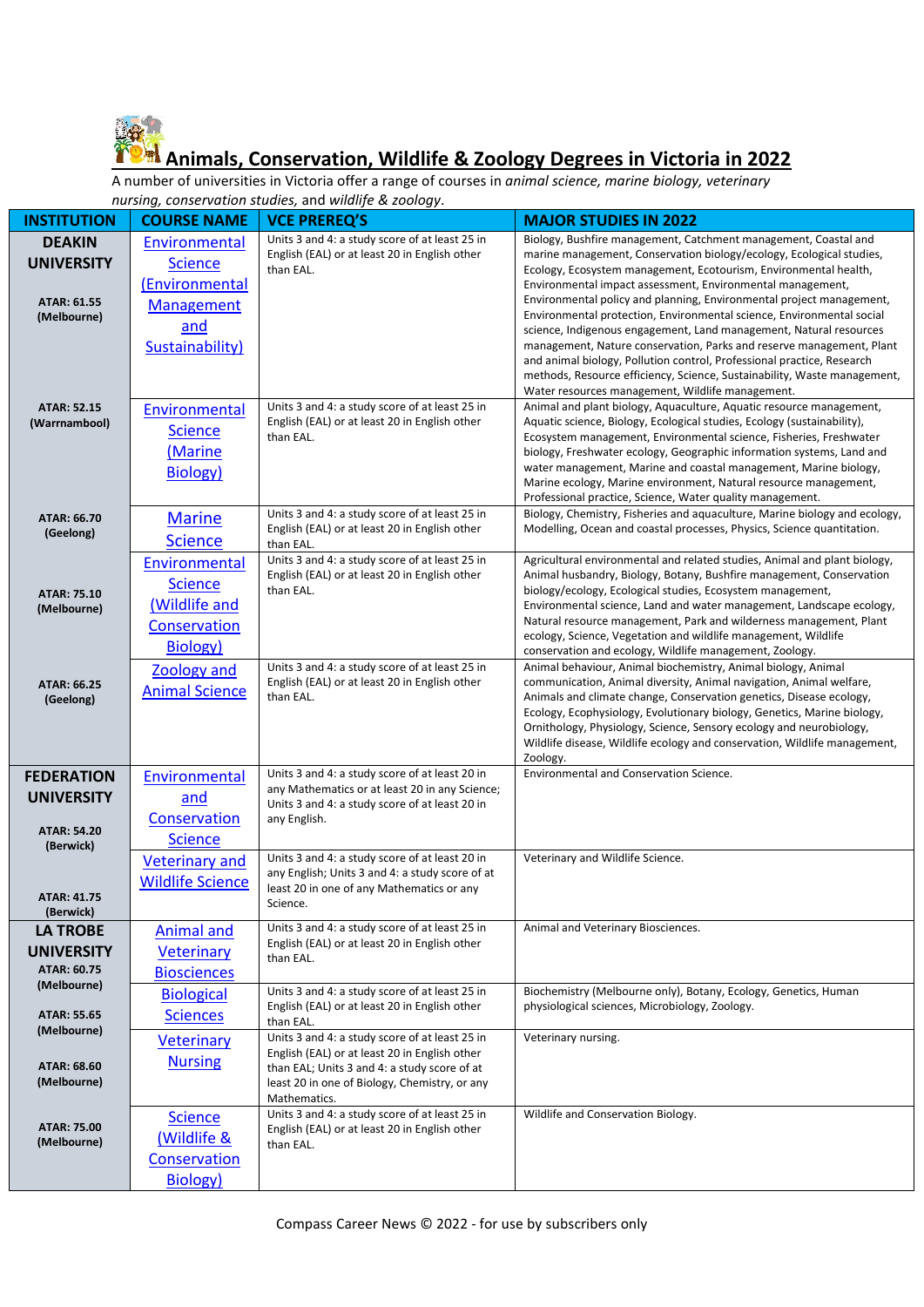

Included in this matrix are a range of courses specific to *Veterinary Science* or *Veterinary Technology* or *Veterinary Medicine* on offer across Australia.

Veterinarians diagnose, treat and help to prevent disease and injury in animals. They advise on measures to prevent the occurrence or spread of diseases and on ways to improve the health and productivity of animals and supervise safety standards on food supplies. (Good Careers Guide).

Veterinary Science and Veterinary Medicine are similar fields – both involve working with animals, however careers in veterinary medicine focus on hands-on animal care, while veterinary science careers tend to focus more on research and instruction (Indeed Careers Guide)

Note: Veterinary Nursing and Veterinary Bioscience are listed in the *Animals, Conservation, Wildlife & Zoology* Matrix

| <b>INSTITUTION</b>                        | <b>COURSE</b>                                                                                                                                                                                                                         | <b>VCE ENTRY REQUIREMENTS</b>                                                                                                                                                                                                                                                                                                                                                                                                                                                                                                                                                                                        |
|-------------------------------------------|---------------------------------------------------------------------------------------------------------------------------------------------------------------------------------------------------------------------------------------|----------------------------------------------------------------------------------------------------------------------------------------------------------------------------------------------------------------------------------------------------------------------------------------------------------------------------------------------------------------------------------------------------------------------------------------------------------------------------------------------------------------------------------------------------------------------------------------------------------------------|
| <b>Charles Sturt</b><br><b>University</b> | <b>Bachelor of Veterinary Biology /</b><br><b>Bachelor of Veterinary Science</b>                                                                                                                                                      | Assumed knowledge: An English, Maths Methods, Chemistry<br>An ATAR of 90.00+                                                                                                                                                                                                                                                                                                                                                                                                                                                                                                                                         |
|                                           | <b>Bachelor of Veterinary Technology</b>                                                                                                                                                                                              | Assumed knowledge: An English, Chemistry, Maths Methods<br>An ATAR of 62.00+                                                                                                                                                                                                                                                                                                                                                                                                                                                                                                                                         |
| <b>James Cook</b><br><b>University</b>    | <b>Bachelor of Veterinary Science</b><br>(Honours)                                                                                                                                                                                    | Assumed knowledge: An English, Maths Methods, Chemistry<br>An ATAR of 81.00+                                                                                                                                                                                                                                                                                                                                                                                                                                                                                                                                         |
| <b>Murdoch</b><br><b>University</b>       | <b>Bachelor of Science in Veterinary</b><br><b>Biology / Doctor of Veterinary Medicine</b>                                                                                                                                            | An English<br>An ATAR of 98.00+                                                                                                                                                                                                                                                                                                                                                                                                                                                                                                                                                                                      |
| <b>University of</b><br><b>Adelaide</b>   | <b>Bachelor of Veterinary Technology</b>                                                                                                                                                                                              | Units 3 and 4: English, Maths Methods<br>An ATAR of 75.00+                                                                                                                                                                                                                                                                                                                                                                                                                                                                                                                                                           |
|                                           | <b>Bachelor of Science (Veterinary</b><br><b>Bioscience) / Doctor of Veterinary</b><br><b>Medicine</b><br>Note: Students complete the<br>B Sci (Veterinary Biosciences) before articulating into the<br>Doctor of Veterinary Medicine | Units 3 and 4: English, Chemistry, Maths Methods, and Physics<br>is recommended<br>An ATAR of 90.00+                                                                                                                                                                                                                                                                                                                                                                                                                                                                                                                 |
| <b>University of</b><br><b>Melbourne</b>  | <b>Bachelor of Science / Doctorate of</b><br><b>Veterinary Medicine</b><br>Note: Students complete the<br>B Sci (with major in Veterinary Biosciences) before<br>articulating into the Doctorate of Veterinary Medicine               | Units 3 and 4: a study score of at least 30 in English (EAL) or at<br>least 25 in English other than EAL; and a study score of at least<br>25 in one of Maths: Mathematical Methods (any) or Maths:<br>Specialist Mathematics; and a study score of at least 25 in one<br>of Biology, Chemistry or Physics. -- OR-- Units 3 and 4: a study<br>score of at least 30 in English (EAL) or at least 25 in English<br>other than EAL; and a study score of at least 25 in both of<br>Maths: Mathematical Methods (any) and Maths: Specialist<br>Mathematics.<br>An ATAR of 85.00 for BSci or 98.50 for guaranteed package |
| <b>University of</b><br>Queensland        | <b>Bachelor of Veterinary Science</b><br>(Honours)                                                                                                                                                                                    | Units 3 and 4: an English, Maths Methods, Chemistry, and<br>Physics OR Biology<br>An ATAR of 99.60+ and the CASPer Test is used for selection                                                                                                                                                                                                                                                                                                                                                                                                                                                                        |
|                                           | <b>Bachelor of Veterinary Technology</b>                                                                                                                                                                                              | Units 3 and 4: an English, Further Maths or Maths Methods<br>An ATAR of 75.10+                                                                                                                                                                                                                                                                                                                                                                                                                                                                                                                                       |
| <b>University of</b><br><b>Sydney</b>     | <b>Bachelor of Veterinary Biology / Doctor</b><br>of Veterinary Medicine                                                                                                                                                              | Units 3 and 4: English, Chemistry, with Biology and Physics<br>highly recommended<br>An ATAR of 98.00+                                                                                                                                                                                                                                                                                                                                                                                                                                                                                                               |